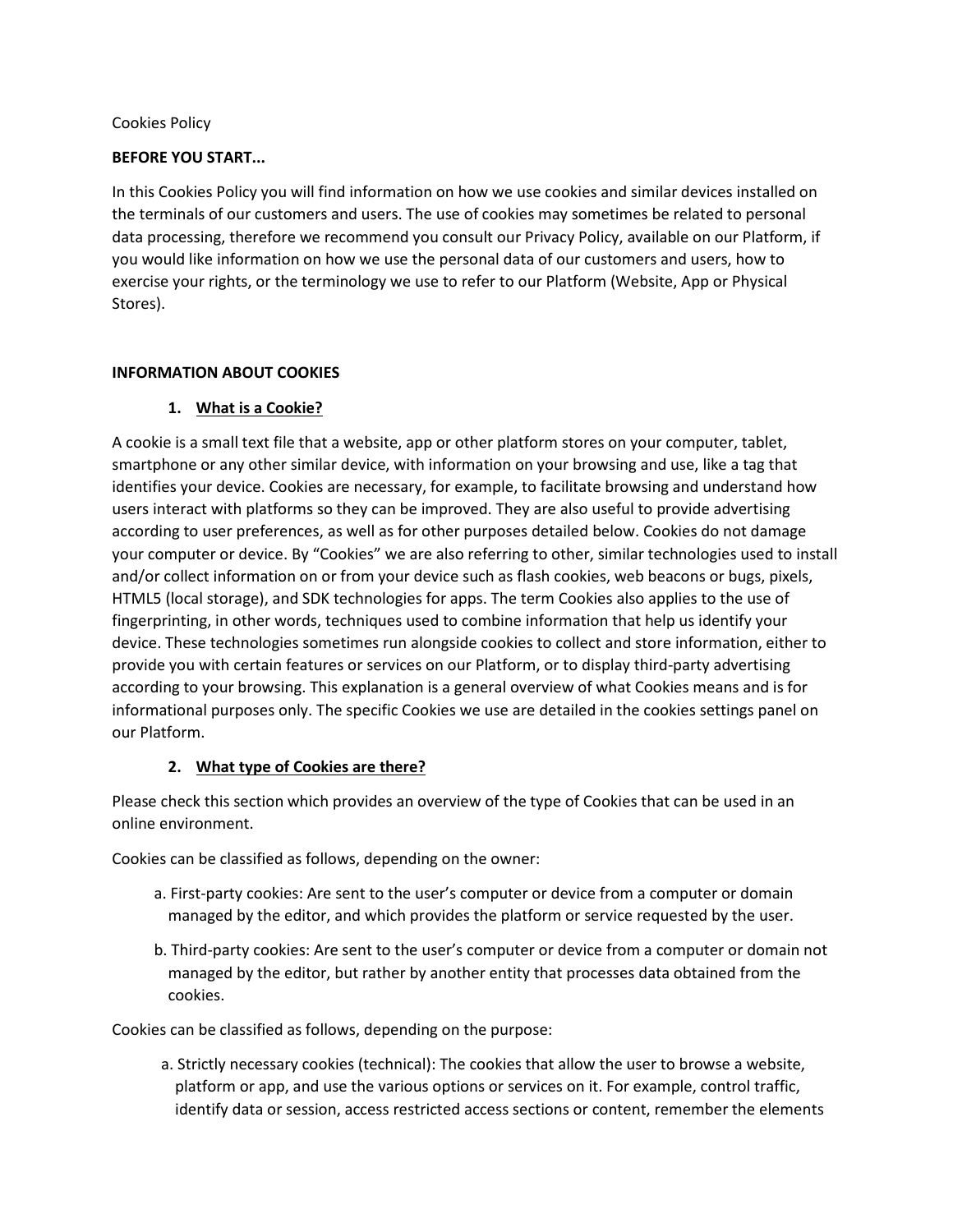of an order, complete an order purchase process, manage payment, control fraud related to service security, use security elements during browsing, complete an application to register or participate in an event, store content for publishing videos and audio, enable dynamic content (for example, loading animation of a text or image) and share content on social media. As they are strictly necessary, technical cookies are downloaded by default when they are needed to display the platform or provide the service requested by the user.

- b. Functionality or customisation cookies: These cookies are needed to remember information so that the user can access the service or platform with specific characteristics that can differentiate their experience from that of other users. For example, language, number of results displayed when the user runs a search, appearance or content of the service based on the type of browser used, or the region from where the service is accessed, etc. Not accepting cookies may cause slow website performance or poorly adapted recommendations.
- c. Analysis cookies: These cookies can quantify the number of users, sections visited on the platform and how users interact with it to carry out statistical measurement and analysis on use, in order to implement improvements based on the analysis of data on how users use the platform or service.
- d. Behavioural advertising cookies: Are those which store information on user behaviour obtained from continuous observation of their browsing habits, which allows us to develop a specific profile for displaying advertising adapted to these habits. These cookies allow for the most effective management possible of any advertising space the editor has included directly or in collaboration with third parties.

### **3. That are Cookies used for on our Platform?**

Cookies are an essential part of our how Platform works. The main goal of our Cookies is to make your browsing experience as easy and efficient as possible. For example, they are used to remember your preferences (language, country, etc.) when browsing and during future visits. We also use our Cookies to continuously improve our services and Platform, and to offer customised advertising according to your browsing habits.

Information collected on Cookies also allows us to improve our Platform by making estimates on statistical data and patterns of use (number of visits, most visited sections, visit time, etc.), gain a statistical understanding of how users interact with the Platform so as to improve our services, and to adapt the Platform to your individual interests, accelerate searches, etc.

We may sometimes use Cookies to obtain information that enables us to display advertising, from our Platform, third-party platforms or any other means, based on an analysis of your browsing habits (products visited, sections consulted, etc.).

In any case, the Cookies we use never store sensitive information such as passwords, credit or debit card details, etc.

### **4. How can I manage the use of Cookies on this Platform?**

In the Cookies settings panel, available at all times on our Platform, you can find all the information on the Cookies used by this Platform, along with information on the purpose,